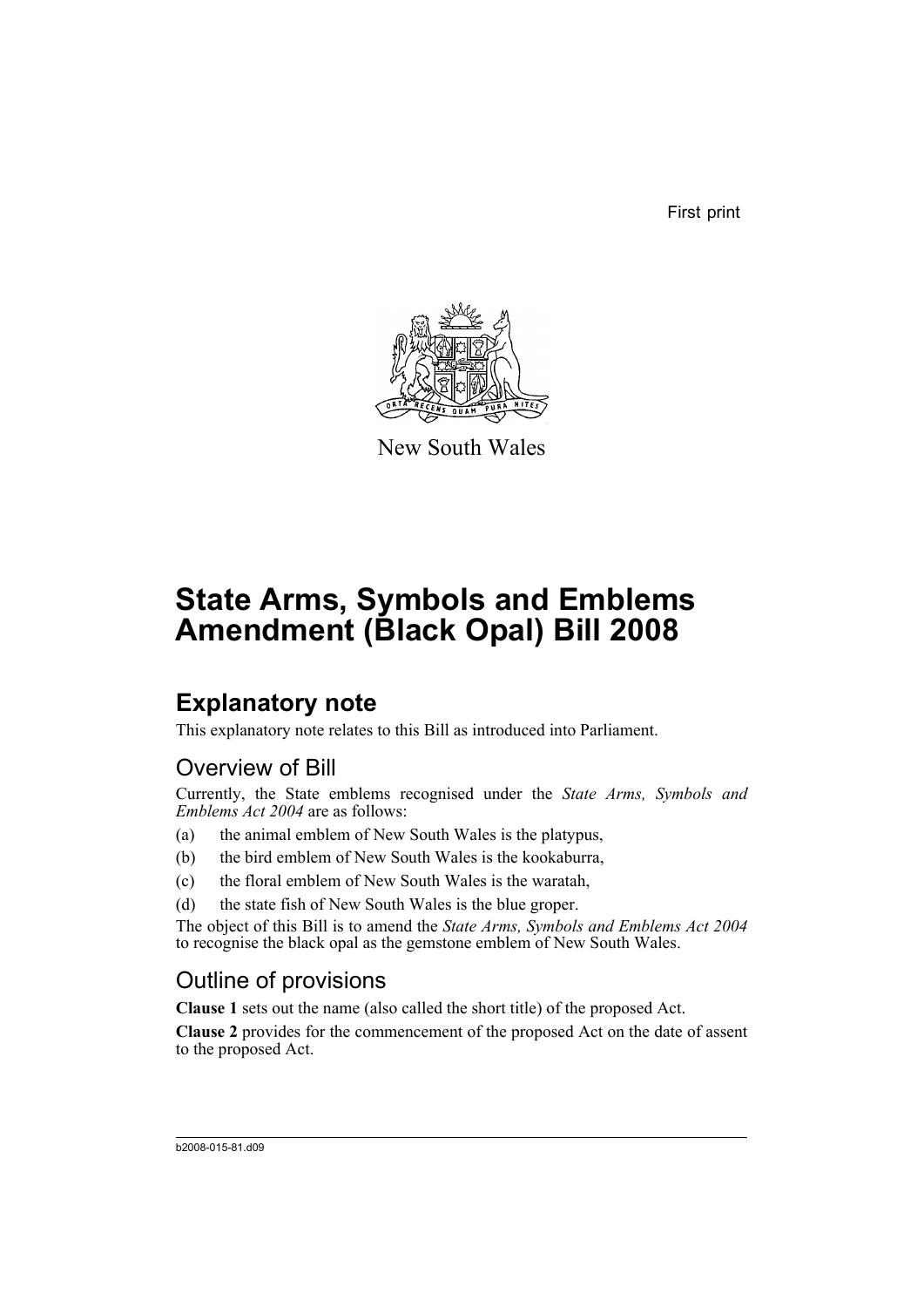State Arms, Symbols and Emblems Amendment (Black Opal) Bill 2008

Explanatory note

**Clause 3** amends the *State Arms, Symbols and Emblems Act 2004* as set out in the Overview.

**Clause 4** provides for the repeal of the proposed Act after all the amendments made by the proposed Act have commenced. Once the amendments have commenced the proposed Act will be spent and section 30 of the *Interpretation Act 1987* provides that the repeal of an amending Act does not affect the amendments made by that Act.

#### **Information relating to black opal**

Precious opal is usually classified on the basis of the background colour of the stone and the type of colour pattern. The background for the colour play can be colourless, milky white, pale to dark grey or black. Black opal is precious opal showing a play of spectral colours in a dark body colour that is usually black, blue, brown or grey. The dark colouring may be caused by impurities such as iron oxide. A very dark background accentuates the flashes of colour. Lightning Ridge is a source of the world's major commercial supply of black opal.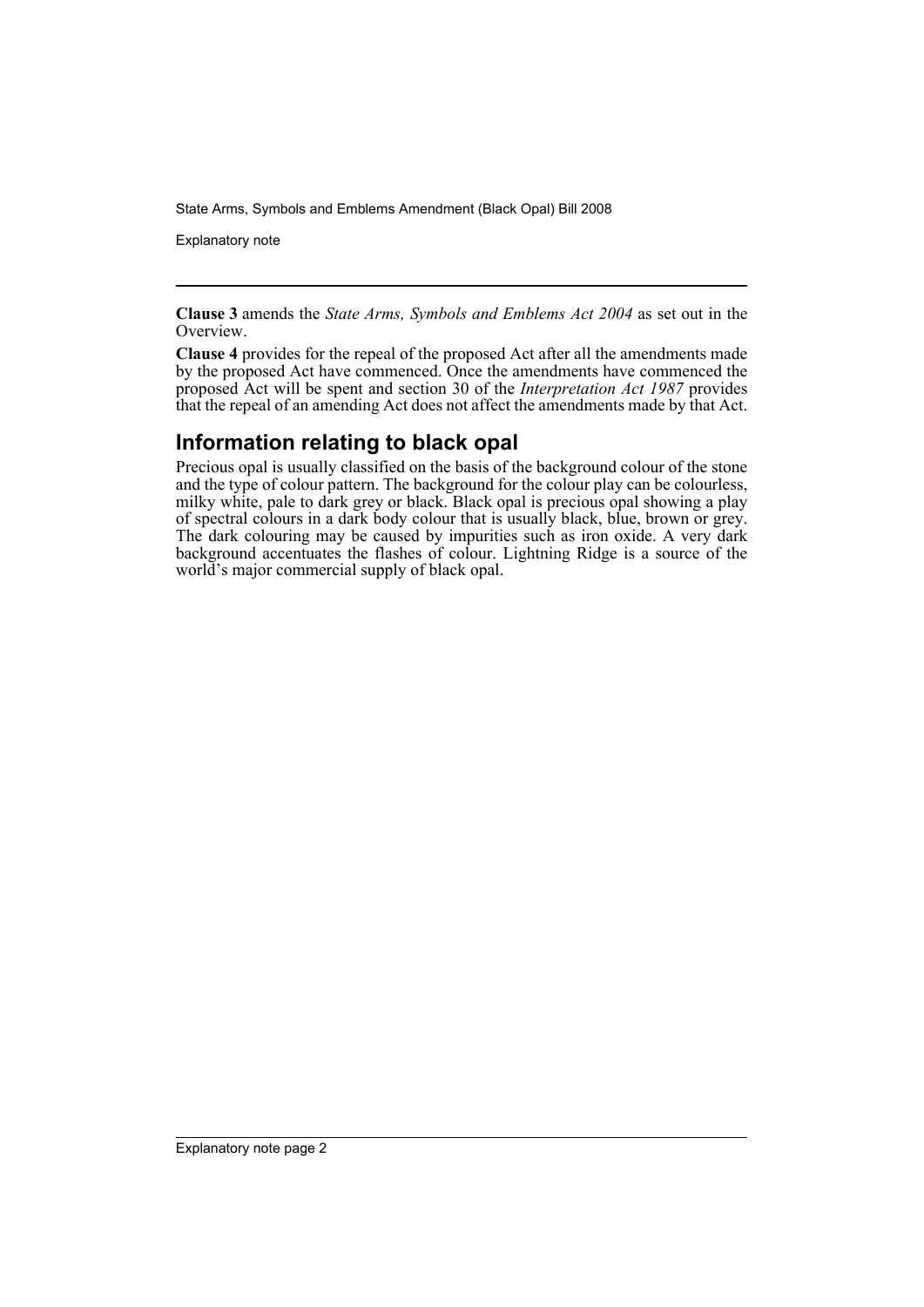First print



New South Wales

# **State Arms, Symbols and Emblems Amendment (Black Opal) Bill 2008**

### **Contents**

|   |                                                                 | Page |
|---|-----------------------------------------------------------------|------|
|   | Name of Act                                                     |      |
|   | Commencement                                                    |      |
| 3 | Amendment of State Arms, Symbols and Emblems Act<br>$2004$ No 1 |      |
|   | Repeal of Act                                                   | 2    |
|   |                                                                 |      |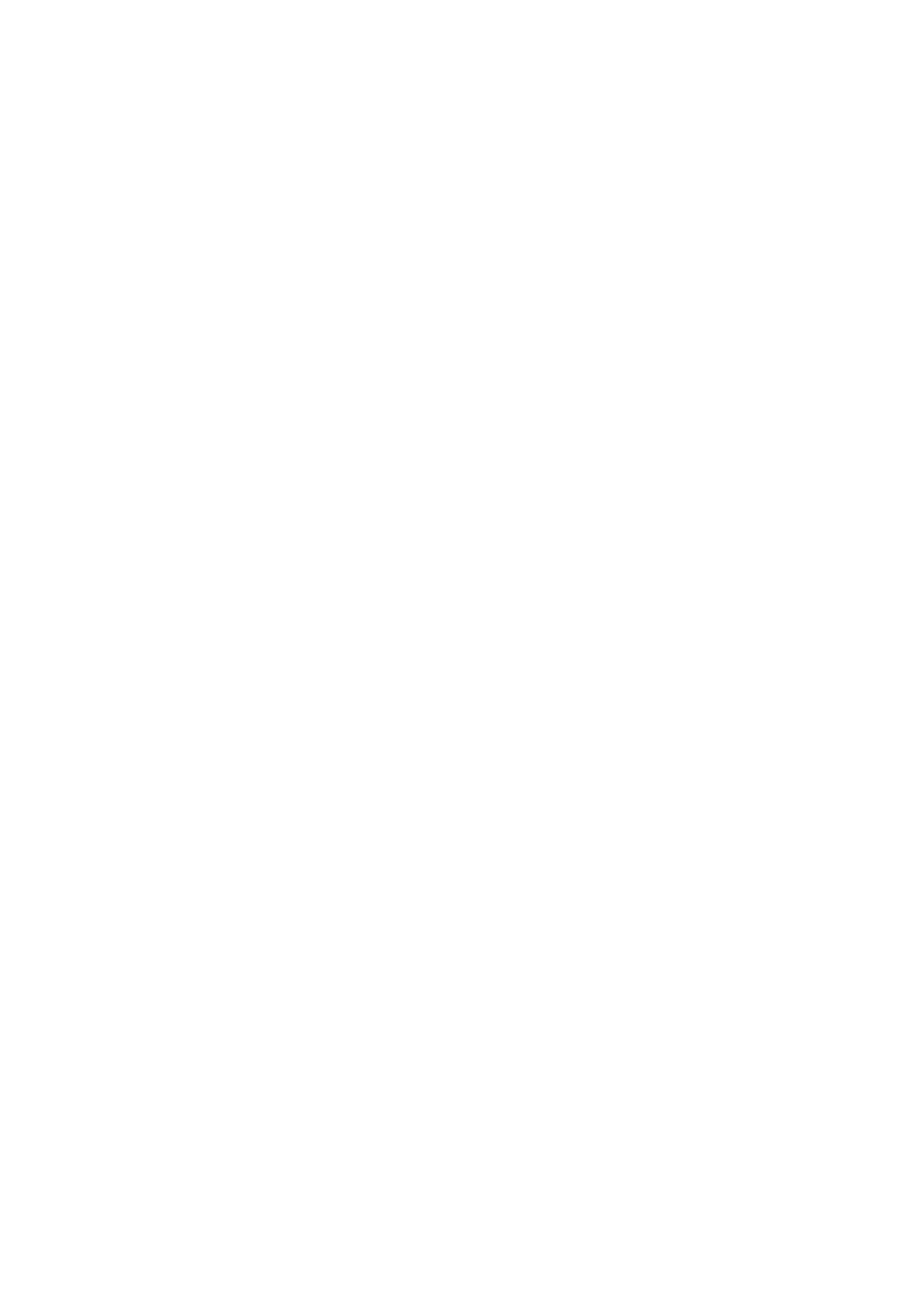

New South Wales

## **State Arms, Symbols and Emblems Amendment (Black Opal) Bill 2008**

No , 2008

#### **A Bill for**

An Act to amend the *State Arms, Symbols and Emblems Act 2004* to recognise the black opal as a State emblem.